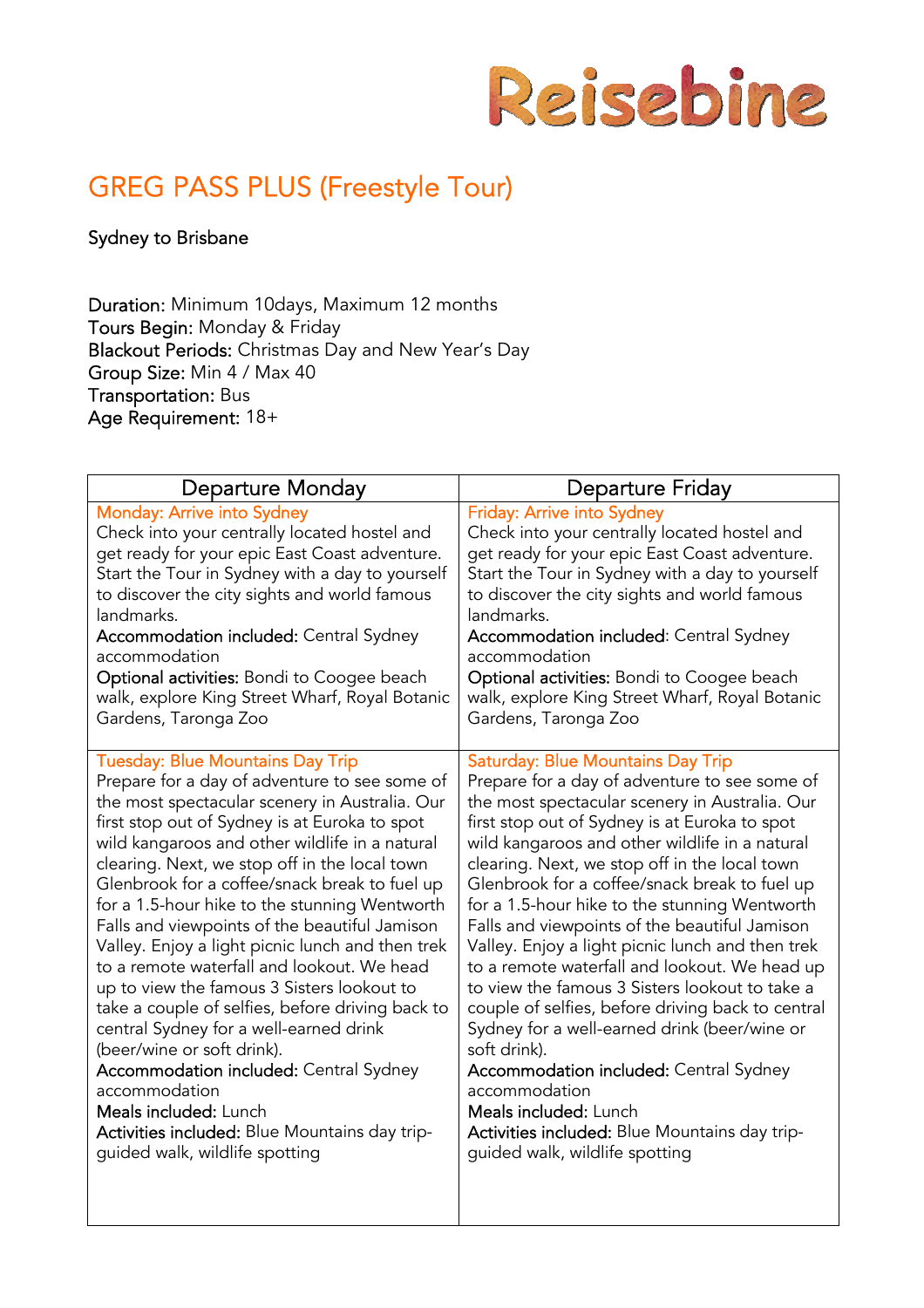| <b>Wednesday: Sydney to Barrington Tops</b>                                                                                                                                                                                                                                                                                                                                                                                                                                                                                                                                                                                                                                                                                                                                                                                                                                                                                   | <b>Sunday: Sydney</b>                                                                                                                                                                                                                                                                                                                                                                                                                                                                                                                                                                                                                                                                                                                               |
|-------------------------------------------------------------------------------------------------------------------------------------------------------------------------------------------------------------------------------------------------------------------------------------------------------------------------------------------------------------------------------------------------------------------------------------------------------------------------------------------------------------------------------------------------------------------------------------------------------------------------------------------------------------------------------------------------------------------------------------------------------------------------------------------------------------------------------------------------------------------------------------------------------------------------------|-----------------------------------------------------------------------------------------------------------------------------------------------------------------------------------------------------------------------------------------------------------------------------------------------------------------------------------------------------------------------------------------------------------------------------------------------------------------------------------------------------------------------------------------------------------------------------------------------------------------------------------------------------------------------------------------------------------------------------------------------------|
| We depart the big city early this morning to                                                                                                                                                                                                                                                                                                                                                                                                                                                                                                                                                                                                                                                                                                                                                                                                                                                                                  | You have a free day in Sydney to explore this                                                                                                                                                                                                                                                                                                                                                                                                                                                                                                                                                                                                                                                                                                       |
| make our way to the Hunter Valley wine                                                                                                                                                                                                                                                                                                                                                                                                                                                                                                                                                                                                                                                                                                                                                                                                                                                                                        | beautiful harbour side city. We recommend                                                                                                                                                                                                                                                                                                                                                                                                                                                                                                                                                                                                                                                                                                           |
| region for a tasting at an award-winning                                                                                                                                                                                                                                                                                                                                                                                                                                                                                                                                                                                                                                                                                                                                                                                                                                                                                      | checking out the Sunday Markets at the famous                                                                                                                                                                                                                                                                                                                                                                                                                                                                                                                                                                                                                                                                                                       |
| vineyard. From there, we carry on through the                                                                                                                                                                                                                                                                                                                                                                                                                                                                                                                                                                                                                                                                                                                                                                                                                                                                                 | Rocks district, or for a thrilling view of the city,                                                                                                                                                                                                                                                                                                                                                                                                                                                                                                                                                                                                                                                                                                |
| backcountry to our first stunning Strademark                                                                                                                                                                                                                                                                                                                                                                                                                                                                                                                                                                                                                                                                                                                                                                                                                                                                                  | head out on a bridge climb over the Harbour                                                                                                                                                                                                                                                                                                                                                                                                                                                                                                                                                                                                                                                                                                         |
| stop right on the edge of the World Heritage-                                                                                                                                                                                                                                                                                                                                                                                                                                                                                                                                                                                                                                                                                                                                                                                                                                                                                 | Bridge. Between June and October, look for                                                                                                                                                                                                                                                                                                                                                                                                                                                                                                                                                                                                                                                                                                          |
| listed Barrington Tops National Park. At our                                                                                                                                                                                                                                                                                                                                                                                                                                                                                                                                                                                                                                                                                                                                                                                                                                                                                  | humpback whales off the coast -why not jump                                                                                                                                                                                                                                                                                                                                                                                                                                                                                                                                                                                                                                                                                                         |
| Stray exclusive accommodation overlooking                                                                                                                                                                                                                                                                                                                                                                                                                                                                                                                                                                                                                                                                                                                                                                                                                                                                                     | on a whale watching tour to see these beauties                                                                                                                                                                                                                                                                                                                                                                                                                                                                                                                                                                                                                                                                                                      |
| the Barrington River, you'll spend the                                                                                                                                                                                                                                                                                                                                                                                                                                                                                                                                                                                                                                                                                                                                                                                                                                                                                        | up close? On sunny days, nothing beats the                                                                                                                                                                                                                                                                                                                                                                                                                                                                                                                                                                                                                                                                                                          |
| afternoon river tubing on the mild rapids.                                                                                                                                                                                                                                                                                                                                                                                                                                                                                                                                                                                                                                                                                                                                                                                                                                                                                    | coastal walk from Bondi to Coogee.                                                                                                                                                                                                                                                                                                                                                                                                                                                                                                                                                                                                                                                                                                                  |
| Finish the day with a shared group dinner and                                                                                                                                                                                                                                                                                                                                                                                                                                                                                                                                                                                                                                                                                                                                                                                                                                                                                 | <b>Accommodation included:</b> Central Sydney                                                                                                                                                                                                                                                                                                                                                                                                                                                                                                                                                                                                                                                                                                       |
| a scenic soak in the massive hot tub.                                                                                                                                                                                                                                                                                                                                                                                                                                                                                                                                                                                                                                                                                                                                                                                                                                                                                         | accommodation                                                                                                                                                                                                                                                                                                                                                                                                                                                                                                                                                                                                                                                                                                                                       |
| Accommodation included: Lodge at                                                                                                                                                                                                                                                                                                                                                                                                                                                                                                                                                                                                                                                                                                                                                                                                                                                                                              | Optional activities: Bondi to Coogee beach                                                                                                                                                                                                                                                                                                                                                                                                                                                                                                                                                                                                                                                                                                          |
| <b>Barrington Tops</b>                                                                                                                                                                                                                                                                                                                                                                                                                                                                                                                                                                                                                                                                                                                                                                                                                                                                                                        | walk, explore King Street Wharf, Royal Botanic                                                                                                                                                                                                                                                                                                                                                                                                                                                                                                                                                                                                                                                                                                      |
| Meals included: Dinner                                                                                                                                                                                                                                                                                                                                                                                                                                                                                                                                                                                                                                                                                                                                                                                                                                                                                                        | Gardens, Taronga Zoo, whale watching tour,                                                                                                                                                                                                                                                                                                                                                                                                                                                                                                                                                                                                                                                                                                          |
| Activities included: River tubing, wine tasting                                                                                                                                                                                                                                                                                                                                                                                                                                                                                                                                                                                                                                                                                                                                                                                                                                                                               | Sydney Bridge Climb, visit the markets                                                                                                                                                                                                                                                                                                                                                                                                                                                                                                                                                                                                                                                                                                              |
| Thursday: Barrington Tops to Spot X Surf<br>Camp<br>We depart after breakfast and journey north<br>through the remote countryside back towards<br>the coast. Our next stop is the Port Macquarie<br>Koala Hospital, where you can get a closer<br>look at Australia's laziest (and arguably cutest)<br>marsupials. Check out the information centre<br>to learn all about the hospital's efforts to<br>rehabilitate, protect and preserve the koalas.<br>After this, we head to Emerald Beach, an<br>iconic kangaroo hangout, where if you're lucky<br>you can spot them hopping along the beach.<br>We arrive at our beachfront overnight stop<br>Spot X in the early evening, where you'll have<br>dinner at camp.<br><b>Accommodation included:</b> Spot X Surf Camp<br>accommodation<br>Meals included: Breakfast, Dinner<br>Activities included: Port Macquarie Koala<br>Hospital, kangaroo spotting on Emerald<br>Beach | <b>Monday: Sydney to Barrington Tops</b><br>We depart the big city early this morning to<br>make our way to the Hunter Valley wine region<br>for a tasting at an award-winning vineyard.<br>From there, we carry on through the<br>backcountry to our first stunning Strademark<br>stop right on the edge of the World Heritage-<br>listed Barrington Tops National Park. At our<br>Stray exclusive accommodation overlooking<br>the Barrington River, you'll spend the afternoon<br>river tubing on the mild rapids. Finish the day<br>with a shared group dinner and a scenic soak in<br>the massive hot tub.<br>Accommodation included: Lodge at Barrington<br>Tops<br>Meals included: Dinner<br>Activities included: River tubing, wine tasting |
| Friday: Spot X Surf Camp to River Retreat                                                                                                                                                                                                                                                                                                                                                                                                                                                                                                                                                                                                                                                                                                                                                                                                                                                                                     | Tuesday: Barrington Tops to Spot X Surf Camp                                                                                                                                                                                                                                                                                                                                                                                                                                                                                                                                                                                                                                                                                                        |
| The morning at Spot X you'll take part in a fun                                                                                                                                                                                                                                                                                                                                                                                                                                                                                                                                                                                                                                                                                                                                                                                                                                                                               | We depart after breakfast and journey north                                                                                                                                                                                                                                                                                                                                                                                                                                                                                                                                                                                                                                                                                                         |
| group lesson to learn the basics of surfing on                                                                                                                                                                                                                                                                                                                                                                                                                                                                                                                                                                                                                                                                                                                                                                                                                                                                                | through the remote countryside back towards                                                                                                                                                                                                                                                                                                                                                                                                                                                                                                                                                                                                                                                                                                         |
| some of the best beginner waves in Australia.                                                                                                                                                                                                                                                                                                                                                                                                                                                                                                                                                                                                                                                                                                                                                                                                                                                                                 | the coast. Our next stop is the Port Macquarie                                                                                                                                                                                                                                                                                                                                                                                                                                                                                                                                                                                                                                                                                                      |
| If you love the beach or are keen to hone your                                                                                                                                                                                                                                                                                                                                                                                                                                                                                                                                                                                                                                                                                                                                                                                                                                                                                | Koala Hospital, where you can get a closer look                                                                                                                                                                                                                                                                                                                                                                                                                                                                                                                                                                                                                                                                                                     |
| surf skills, we recommend staying longer to do                                                                                                                                                                                                                                                                                                                                                                                                                                                                                                                                                                                                                                                                                                                                                                                                                                                                                | at Australia's laziest (and arguably cutest)                                                                                                                                                                                                                                                                                                                                                                                                                                                                                                                                                                                                                                                                                                        |
| a Surf & Stay. We depart around midday,                                                                                                                                                                                                                                                                                                                                                                                                                                                                                                                                                                                                                                                                                                                                                                                                                                                                                       | marsupials. Check out the to learn all about the                                                                                                                                                                                                                                                                                                                                                                                                                                                                                                                                                                                                                                                                                                    |
| grabbing a bite to eat in town before                                                                                                                                                                                                                                                                                                                                                                                                                                                                                                                                                                                                                                                                                                                                                                                                                                                                                         | hospital's efforts to rehabilitate, protect and                                                                                                                                                                                                                                                                                                                                                                                                                                                                                                                                                                                                                                                                                                     |
| travelling to our relaxing, rural River Retreat.                                                                                                                                                                                                                                                                                                                                                                                                                                                                                                                                                                                                                                                                                                                                                                                                                                                                              | preserve the koalas. After this, we head to                                                                                                                                                                                                                                                                                                                                                                                                                                                                                                                                                                                                                                                                                                         |
| Spend the afternoon on a guided canoe trip                                                                                                                                                                                                                                                                                                                                                                                                                                                                                                                                                                                                                                                                                                                                                                                                                                                                                    | Emerald Beach, an iconic kangaroo hangout,                                                                                                                                                                                                                                                                                                                                                                                                                                                                                                                                                                                                                                                                                                          |
| down the Nymboida River to learn about the                                                                                                                                                                                                                                                                                                                                                                                                                                                                                                                                                                                                                                                                                                                                                                                                                                                                                    | where if you're lucky you can spot them                                                                                                                                                                                                                                                                                                                                                                                                                                                                                                                                                                                                                                                                                                             |
| area, which is home to amazing birds, snakes,                                                                                                                                                                                                                                                                                                                                                                                                                                                                                                                                                                                                                                                                                                                                                                                                                                                                                 | hopping along the beach. We arrive at our                                                                                                                                                                                                                                                                                                                                                                                                                                                                                                                                                                                                                                                                                                           |
| and the incredibly shy platypus. This evening,                                                                                                                                                                                                                                                                                                                                                                                                                                                                                                                                                                                                                                                                                                                                                                                                                                                                                | beachfront overnight stop Spot X in the early                                                                                                                                                                                                                                                                                                                                                                                                                                                                                                                                                                                                                                                                                                       |
| we'll crank up the barbeque for a shared                                                                                                                                                                                                                                                                                                                                                                                                                                                                                                                                                                                                                                                                                                                                                                                                                                                                                      | evening, where you'll have dinner at camp.                                                                                                                                                                                                                                                                                                                                                                                                                                                                                                                                                                                                                                                                                                          |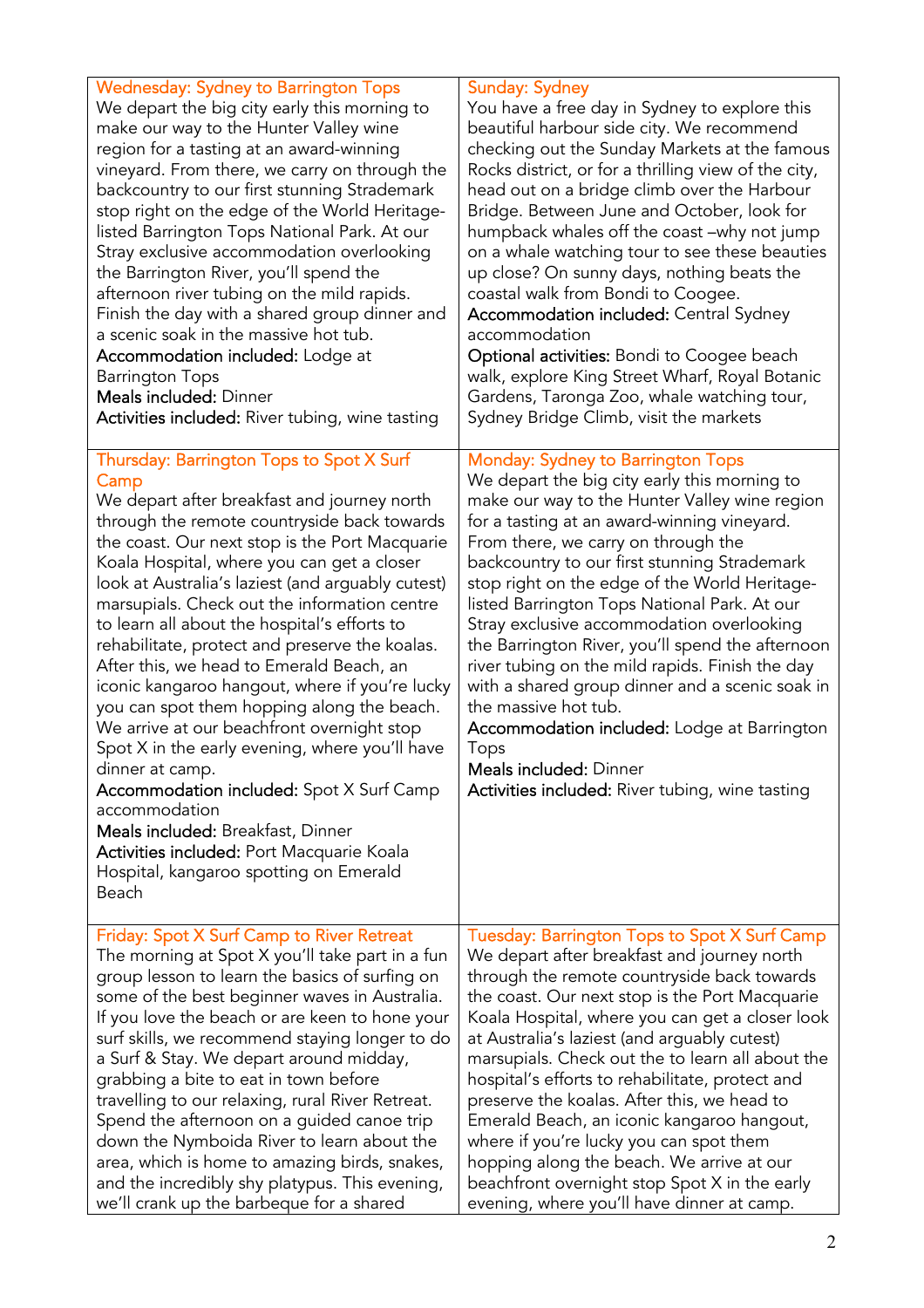| dinner, then gather round the bonfire for a<br>few drinks before bed. Accommodation<br>included: River Retreat wilderness cabins<br><b>Meals included: Breakfast</b><br>Activities included: Surf lesson, canoeing (or<br>guided walk if bad weather)<br>Optional activities: Hop-off to extend your<br>stay for a Surf & Stay                                                                                                                                                                                                                                                                                                                                                                                                                                                       | Accommodation included: Spot X Surf Camp<br>accommodation<br>Meals included: Breakfast, Dinner<br>Activities included: Port Macquarie Koala<br>Hospital, kangaroo spotting on Emerald Beach                                                                                                                                                                                                                                                                                                                                                                                                                                                                                                                                                                                                                                                                                                                                                                                                                                          |
|--------------------------------------------------------------------------------------------------------------------------------------------------------------------------------------------------------------------------------------------------------------------------------------------------------------------------------------------------------------------------------------------------------------------------------------------------------------------------------------------------------------------------------------------------------------------------------------------------------------------------------------------------------------------------------------------------------------------------------------------------------------------------------------|--------------------------------------------------------------------------------------------------------------------------------------------------------------------------------------------------------------------------------------------------------------------------------------------------------------------------------------------------------------------------------------------------------------------------------------------------------------------------------------------------------------------------------------------------------------------------------------------------------------------------------------------------------------------------------------------------------------------------------------------------------------------------------------------------------------------------------------------------------------------------------------------------------------------------------------------------------------------------------------------------------------------------------------|
| Saturday: River Retreat to Byron Bay<br>Next up -Byron Bay, known as the most<br>chilled out town in Australia. On the way<br>there, we stop in the picturesque seaside<br>town of Yamba for lunch. We'll also visit the<br>Angourie Blue Pool, an old quarry that was<br>accidentally (and awesomely) filled by an<br>underground spring, meaning you can now<br>cool off in an epic fresh water pool right on<br>the beach! Upon arriving in Byron Bay, we'll<br>take you on an orientation drive around town<br>to help you get your bearings, showing you<br>points of interest and the top spots for food,<br>shopping and nightlife.<br>Accommodation included: Byron Bay<br>accommodation<br>Activities included: Angourie Blue Pool<br>swimming, Byron Bay orientation drive | Wednesday: Spot X Surf Camp to River Retreat<br>The morning at Spot X you'll take part in a fun<br>group lesson to learn the basics of surfing on<br>some of the best beginner waves in Australia. If<br>you love the beach or are keen to hone your<br>surf skills, we recommend staying longer to do<br>a Surf & Stay. We depart around midday,<br>grabbing a bite to eat in town before travelling<br>to our relaxing, rural River Retreat. Spend the<br>afternoon on a guided canoe trip down the<br>Nymboida River to learn about the area, which<br>is home to amazing birds, snakes, and the<br>incredibly shy platypus. This evening, we'll<br>crank up the barbeque for a shared dinner,<br>then gather round the bonfire for a few drinks<br>before bed.<br><b>Accommodation included: River Retreat</b><br>wilderness cabins<br><b>Meals included: Breakfast</b><br>Activities included: Surf lesson, canoeing(or<br>guided walk if bad weather)<br>Optional activities: Hop-off to extend your stay<br>for a Surf & Stay |
| Sunday: Byron Bay<br>You have a free day in Byron Bay to "cheer<br>up, slow down, and chill out" as the town's<br>famous welcome sign instructs. There is plenty<br>to do in this laidback hippy town: practice<br>your surfing skills down at the beach, walk to<br>mainland Australia's most easterly point at the<br>Cape Byron Lighthouse, or search for dolphins<br>and other marine life on a sea kayaking trip.<br><b>Accommodation included: Byron Bay</b><br>accommodation<br>Optional activities: Surf lessons, kayaking,<br>snorkelling, diving, walk to Cape Byron<br>Lighthouse                                                                                                                                                                                         | Thursday: River Retreat to Byron Bay<br>Next up -Byron Bay, known as the most chilled<br>out town in Australia. On the way there, we<br>stop in the picturesque seaside town of Yamba<br>for lunch. We'll also visit the Angourie Blue<br>Pool, an old quarry that was accidentally (and<br>awesomely) filled by an underground spring,<br>meaning you can now cool off in an epic fresh<br>water pool right on the beach! Upon arriving in<br>Byron Bay, we'll take you on an orientation<br>drive around town to help you get your<br>bearings, showing you the points of interest<br>and the top spots for food, shopping and<br>nightlife. Accommodation included: Byron Bay<br>accommodation.<br>Activities included: Angourie Blue Pool<br>swimming, Byron Bay orientation drive                                                                                                                                                                                                                                               |
| <b>Monday: Nimbin Day Trip</b><br>Today you'll head out on an epic day trip to<br>Nimbin, a colourful hippy town worth<br>exploring. You'll journey through the beautiful                                                                                                                                                                                                                                                                                                                                                                                                                                                                                                                                                                                                            | Friday: Byron Bay<br>You have a free day in Byron Bay to "cheer up,<br>slow down, and chill out" as the town's famous<br>welcome sign instructs. There is plenty to do in                                                                                                                                                                                                                                                                                                                                                                                                                                                                                                                                                                                                                                                                                                                                                                                                                                                            |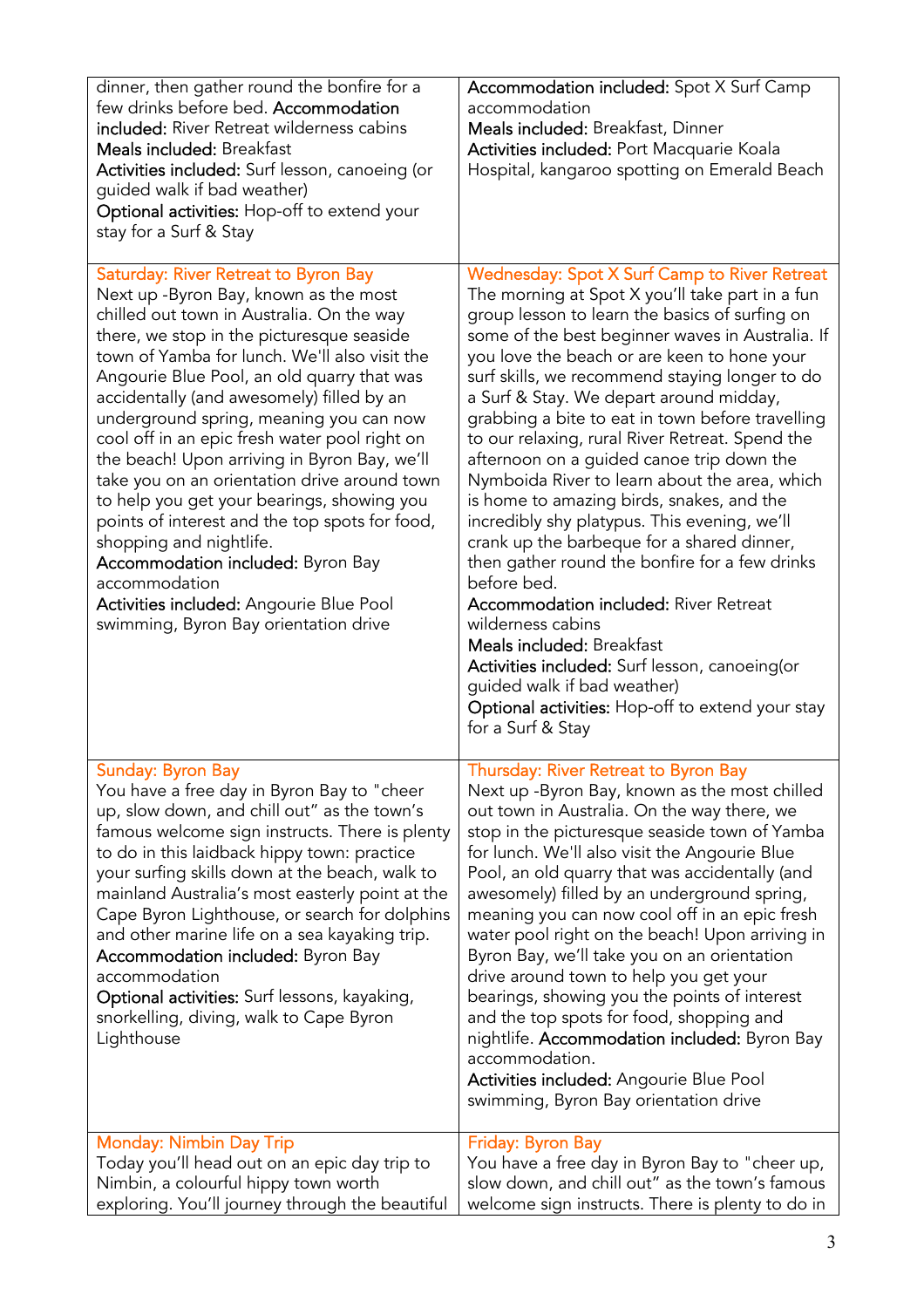| Byron hinterland on an entertaining guided<br>bus trip, and see the sights of Nimbin. Enjoy a<br>traditional Aussie BBQ lunch, visit Nightcap<br>National Park, and see a stunning waterfall.<br>You'll return to Byron Bay in the early evening.<br><b>Accommodation included:</b> Byron Bay<br>accommodation<br>Meals included: Lunch on Grasshopper<br>Nimbin Tour<br><b>Activity included:</b> 1 Day Grasshopper Nimbin<br>Tour                                                                                                                                 | this laidback hippy town: practice your surfing<br>skills down at the beach, walk to mainland<br>Australia's most easterly point at the Cape<br>Byron Lighthouse, or search for dolphins and<br>other marine life on a sea kayaking trip.<br>Accommodation included: Byron Bay<br>accommodation<br>Optional activities: Surf lessons, kayaking,<br>snorkelling, diving, walk to Cape Byron<br>Lighthouse                                                                                                                                                                                  |
|---------------------------------------------------------------------------------------------------------------------------------------------------------------------------------------------------------------------------------------------------------------------------------------------------------------------------------------------------------------------------------------------------------------------------------------------------------------------------------------------------------------------------------------------------------------------|-------------------------------------------------------------------------------------------------------------------------------------------------------------------------------------------------------------------------------------------------------------------------------------------------------------------------------------------------------------------------------------------------------------------------------------------------------------------------------------------------------------------------------------------------------------------------------------------|
| <b>Tuesday: Byron Bay</b><br>You have another free day in Byron Bay today.<br>Tick off any activities you didn't get the<br>chance to do on Sunday, or pass the day<br>wandering the township and exploring the<br>boutique shops and cafes. Eating your way<br>around Byron is an experience in itself, and<br>there are plenty of vegetarian options<br>available!<br><b>Accommodation included: Byron Bay</b><br>accommodation<br>Optional activities: Surf lessons, kayaking,<br>snorkeling, diving, walk to Cape Byron<br>Lighthouse, eat, drink and be merry. | Saturday: Nimbin Day Trip<br>Today you'll head out on an epic day trip to<br>Nimbin, another hippy town worth exploring.<br>You'll journey through the beautiful Byron<br>hinterland on an entertaining guided bus trip,<br>and see the sights of Nimbin. Enjoy a<br>traditional Aussie BBQ lunch, visit Nightcap<br>National Park, and see a stunning waterfall.<br>You'll return to Byron Bay in the early evening.<br>Accommodation included: Byron Bay<br>accommodation<br>Meals included: Lunch on Grasshopper Nimbin<br>Tour<br>Activity included: 1 Day Grasshopper Nimbin<br>Tour |
| <b>Wednesday: Byron Bay to Brisbane</b><br>This morning we cross the border from New<br>South Wales into Queensland. Our<br>destination today is Brisbane, but those with<br>more time might want to hop off and explore<br>tourist hot spot Surfers Paradise on the Gold<br>Coast. We hope you had a blast on your Stray<br>adventure!<br><b>Accommodation included: Brisbane</b><br>accommodation<br>Optional activities: Hop off on the Gold Coast                                                                                                               | <b>Sunday: Byron Bay to Brisbane</b><br>This morning we cross the border from New<br>South Wales into Queensland. Our destination<br>today is Brisbane, but those with more time<br>might want to hop off and explore tourist hot<br>spot Surfers Paradise on the Gold Coast. We<br>hope you had a blast on your Stray adventure!<br>Accommodation included: Brisbane<br>accommodation<br>Optional activities: Hop off on the Gold Coast                                                                                                                                                  |